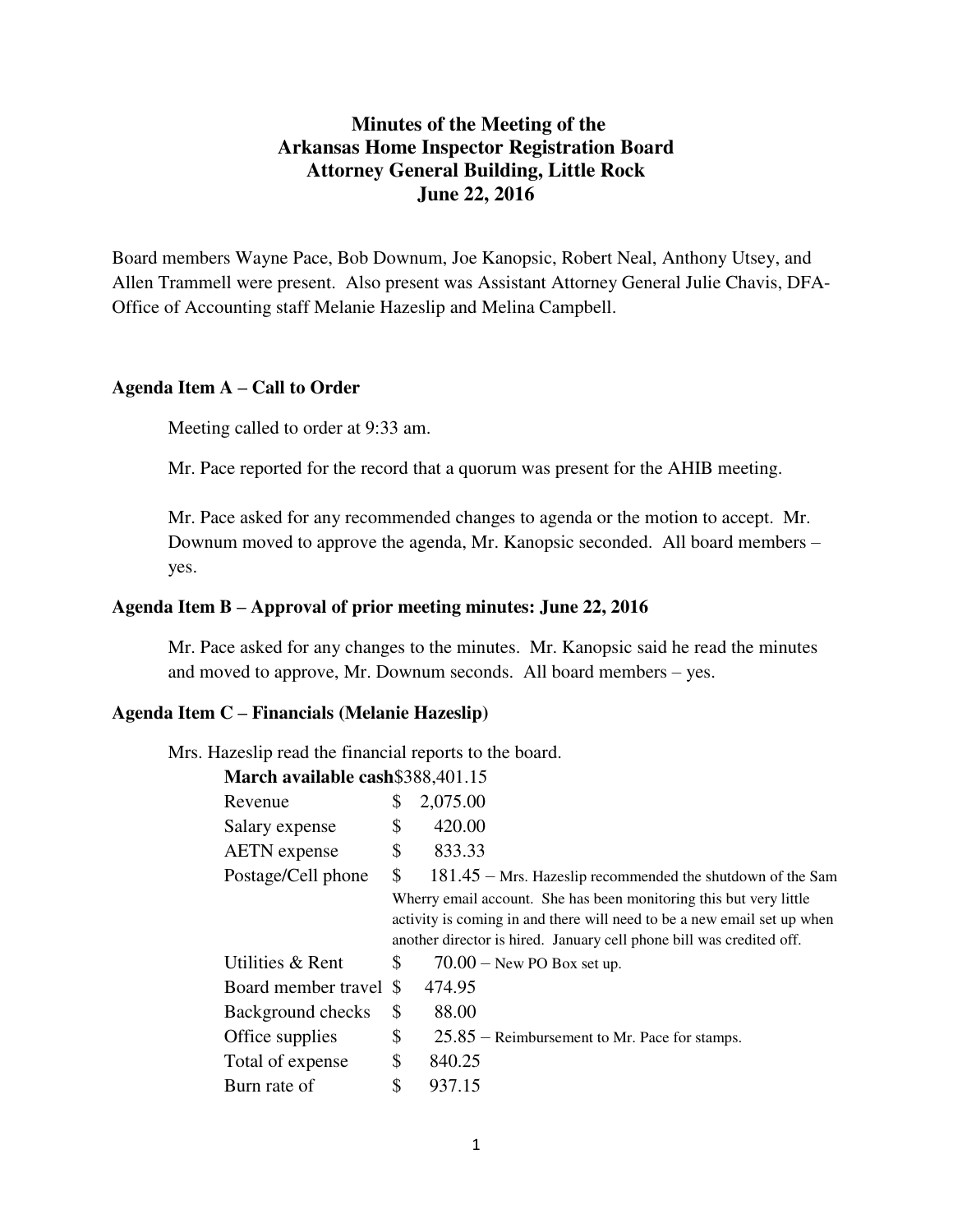The warrant list (check list) attached to the financial reports needed to be reviewed and approved by the board for May expenses. Mr. Pace questioned an expense of \$106.68 and \$38.00 paid to Mr. Neal on May's warrant list report. Mrs. Hazeslip stated that the payment was to renew the IP address for the AHIB website. Mr. Kanopsic moved to approve the reported expenses on the May Warrant list, Mr. Neal seconded. All board members – yes.

### **Agenda Item D – Review of New Applicants (7)**

- 1. There were seven new applicants ready for the boards review, Andy J Kuszak, Benjamin L Walker, Buddy L Hooper, Coy Shane Cannan, Stacey Daniel Robinson, Walter A Paulson, and Wesley A Barnes.
- 2. Mr. Pace stated that Kuszak, Walker, Hooper, and Barnes applications were complete and looked good for approval. Mr. Neal moved to approve the four applicants, Mr. Kanopsic seconded. All board members – yes.
- 3. Mr. Pace pointed out that Cannan's background check shows a DWI but this does not fall under moral turpitude and therefore he still qualifies for board approval. Mr. Neal added AHIB must be the insurance holder on the applicant's insurance form. Mr. Kanopsic moved to approve Cannan when the correct insurance form is received, Mr. Neal seconded. All board members – yes. *\*Mrs. Hazeslip will get the insurance form corrected.*
- 4. Mr. Robinson's insurance form did not have an agent signature on it and the insurance holder title was not correct. Mr. Kanopsic moved to approve Robinson once the insurance is complete, Mr. Trammell seconded. All board members – yes. *\*Mrs. Hazeslip will get the corrected insurance form with the agent's signature.*
- 5. Paulson did not have AHIB listed as the insurance holder. Mrs. Hazeslip added that this applicant took a course that has not yet been approved by the board but has submitted the correct paperwork to be approved today. Paulson's application cannot be approved until the course has been approved. \*\* *\*Mrs. Hazeslip will get the insurance form corrected.*

### **Agenda Item E – Status of Complaints**

Julie Chavis, Attorney General Deputy, reported there are updates to the complaints.

- 1. OLD
	- a. Mrs. Chavis reported that she met with Mr. Neal regarding the Primm complaint and the board will need to send a notice for hearing.
	- b. Mrs. Chavis stated that Bevill complaint was unfounded. The complaints by the home owner (Gabanski) were not areas in a home inspection to be reported on. She added Mr. Bevill refunded Mr. Gabanski his home inspection fee but Mr. Gabanski has filed a court hearing. There will need to be an appeal to the board first before this case can be heard in court. Mrs.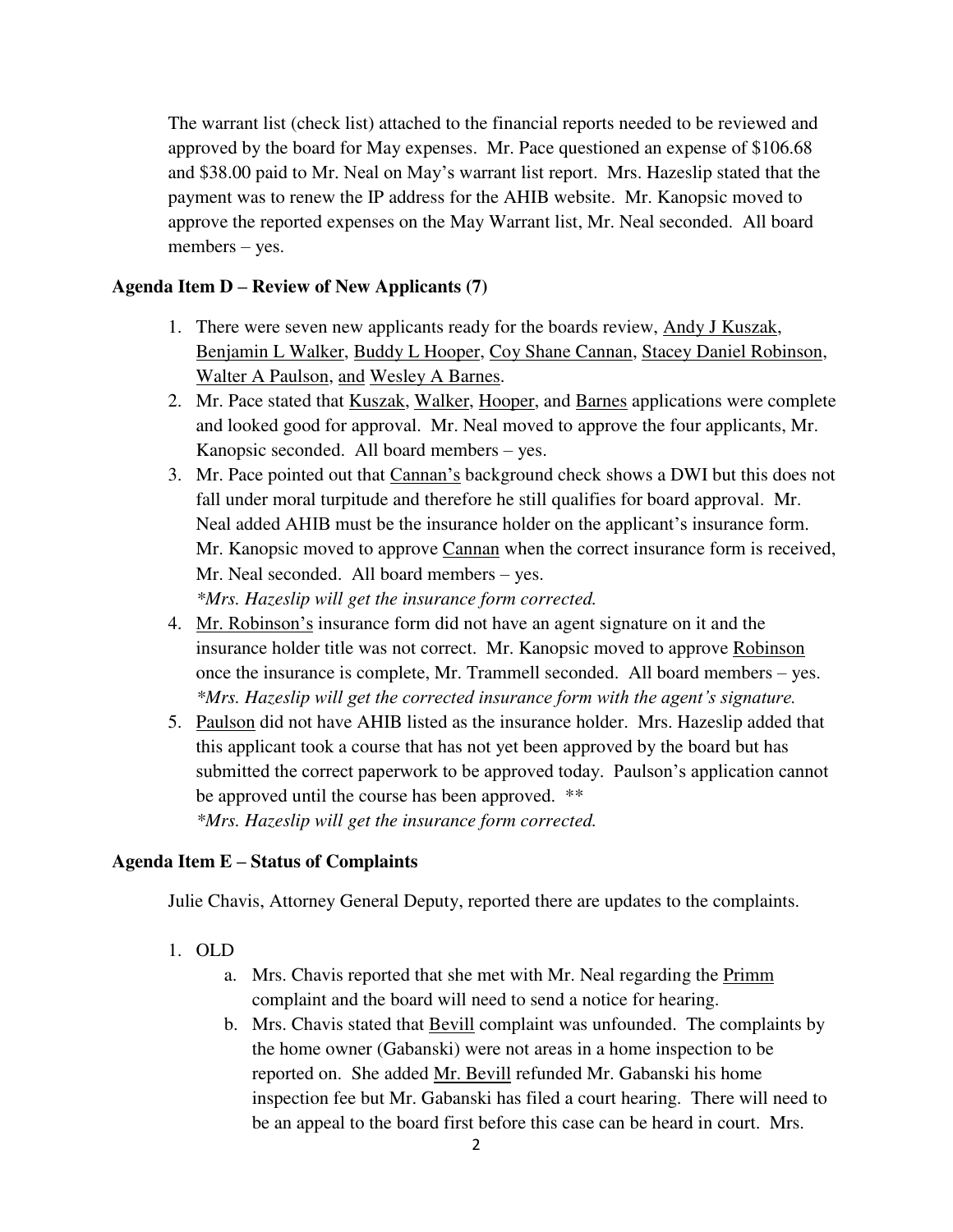Chavis had spoken with Mr. Gabanski's attorney (Mr. Montgomery) and they do want to appeal to the board at this time. Mrs. Chavis stated that a board member must act as a witness for Mr. Bevill but that the board member will have to recuse themselves from the appeal hearing and therefore cannot vote as a board member on that appeal. She recommended Mr. Neal as the complaint witness. Mr. Pace will need to speak with Mrs. Chavis superiors about the process that will need to occur. She recommended an appeal hearing in September for Mr. Bevil. Mr. Kanopsic moved to have a hearing in September, Mr. Trammell seconded. All board members – yes.

- c. Hall has already had a hearing with the board and Ms. Chavis reported that she must now have a motion for injunctive relief from the board then she will be able to file a law suit. She is waiting for approval from her superiors.
- d. Stouffer and McCormick need to have letters mailed, she is drafting these and will have them ready for the July meeting.
- e. John Williams' box of complaints Mrs. Chavis has for review.
- 2. NEW
	- a. There was one new complaint. Mr. Neal will notify the home inspector of the complaint that has been filed against them with a form letter that Mrs. Chavis will provide him.
	- b. Mr. Pace added there is an individual acting as a home inspector in Northwest Arkansas but they are not licensed through the board. It is believed that this individual may live in Missouri and do most of his home inspections there where a license is not required. Mr. Neal stated that he would gather all the facts that the board had been given on the individual to start the complaint process.

#### **Agenda Item F - Continuing Education/Pre-Registration Courses**

Mr. Utsey had several education renewals for review.

- 1. ABC 3 classroom courses Mr. Kanopsic moved to approve, Mr. Neal seconded. All board members – yes.
	- a. CE-2016-07 (2 hour) Report Writing "Report Writing"
	- b. CE-2016-08 (6 hour) Exterior "Exterior Inspection"
	- c. CE-2016-09 (6 hour) Roofing "Roofing Inspection"
- 2. AHIT Mr. Utsey recommended holding this material until additional information has been gathered because he does not have complete paperwork. Mr. Kanopsic moved to table the AHIT course at this time, Mr. Downum seconded. All board members – yes.
- 3. ASHI Mr. Utsey had several online courses for 2 hours that need approved he has reviewed and agrees with all except the controlled airflow in homes since home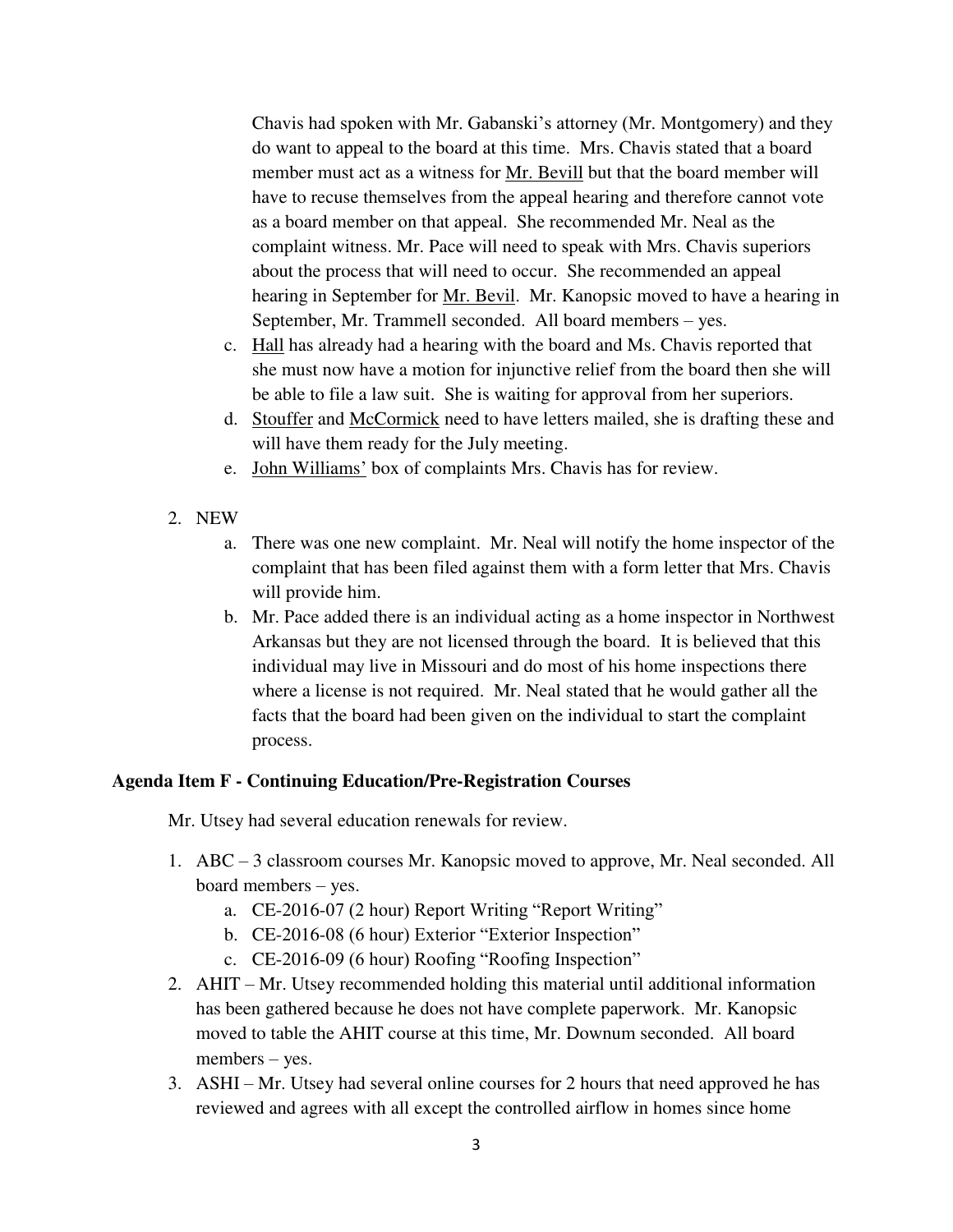inspectors cannot make suggestions or inspect on airflow. Mr. Kanopsic moved to approve all except the controlled airflow course, Mr. Downum seconded. All board members – yes.

- a. CEO-2016-01 (2 hour) Report Writing "Improve Your Report Writing"
- b. CEO-2016-02 (2 hour) Structural Systems "Causes, Symptoms, Solutions to Common Foundation Problems"
- c. CEO-2016-03A (1 hour) Heating "Basic Residential Heating & Cooling"
- d. CEO-2016-03B (1 hour) Cooling "Basic Residential Heating & Cooling"
- e. CEO-2016-04 (2 hour) Heating "High Efficiency Gas Furnaces"
- f. CEO-2016-05 (2 hour) Structural Systems "Inspecting Old Houses"
- g. CEO-2016-06 (2 hour) Roofing "Asphalt Shingles & Flat Roofs"
- h. CEO-2016-07 (2 hour) Roofing "Metal, Slate, Specialty Roofing & Wood Shingles"
- i. CEO-2016-08 (2 hour) Fireplaces and Solid Fuel Burning Appliances "Chimney Inspections"
- j. CEO-2016-09 (2 hour) Electrical "Electrical Service Inspections"
- k. "Uncontrolled Air Flow in Homes" denied
- 4. Post to Pillar 80 hour course to be renewed. Mr. Utsey stated that it is on the same information as prior year's and looks good. Mr. Utsey moved to approve, Mr. Kanopsic seconded. All board members – yes.
	- a. PR-2016-06 (80 hour) "Pillar to Post"
- 5. Other (InterNACHI) –InterNACHI application for "Meth House Hazards & Remediation". This course deals with Meth houses which is outside of home inspector parameters. Mr. Neal moved to deny this course, Mr. Kanopsic seconded. All board members – yes.

\*\*Mr. Paulson's application for licensure needed a motion for approval of application since the course has been approved. Mr. Neal moved to approve the applicant, Mr. Kanopsic seconded. All board members – yes.

## **Agenda Item G – New Business**

- 1. Mr. Pace reported that he got a phone call regarding a \$25 gift card given from a home inspector to a real estate agent to be used as a door prize in an open house give away contest. The board members discuss this is a violation because gifts with monetary value cannot be given.
- 2. Mr. Downum asked about clarification of the law regarding home inspectors also working as contractors. He stated he had a home inspector hand him a card that on one side showed him as a home inspector and on the other a handy man. Mr. Neal clarified that a home inspector can do repairs to any home but cannot inspect it for a 12 month period of doing a home inspection.